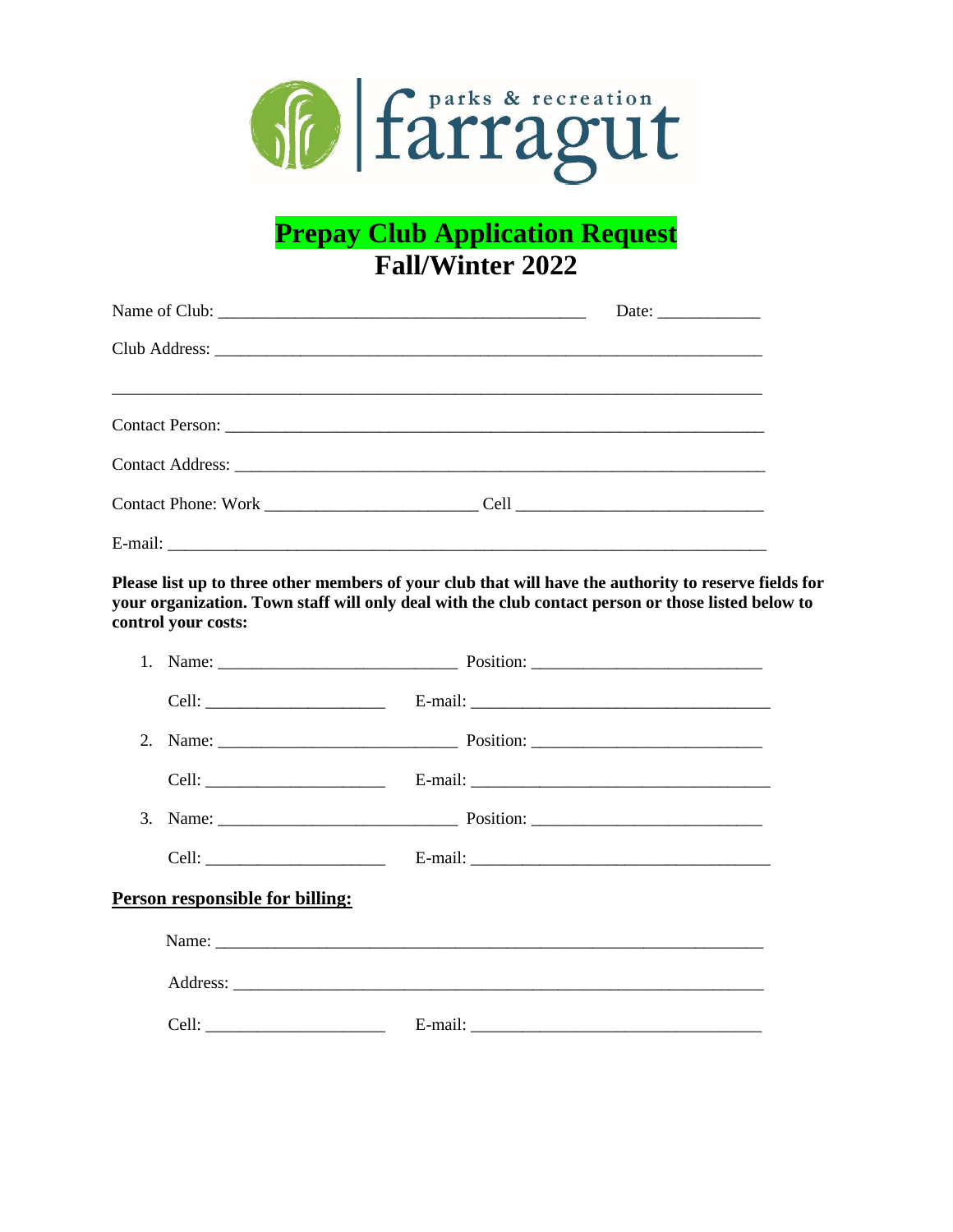

# **Annual Club Report**

# **(Please note that this report is required once a year)**

Please provide the following information:

- General description of your club (include non-profit status, level of competition, age groups, etc.):
- Year club was founded:
- When did club start using Town of Farragut facilities (if at all):
- Expected number of athletes for season:
- Expected participant fees for season:
- What other facilities does your club use:
- Other information that you would like the Town of Farragut to know about your club needs:

\*\*\*\*\*Please attach a list of club board of directors (if applicable)\*\*\*\*\*

*The Town of Farragut Parks & Athletics Council and staff reserve the right to request additional information (i.e. club budgets, etc.) if needed to make an informed decision regarding field allocation and rental.*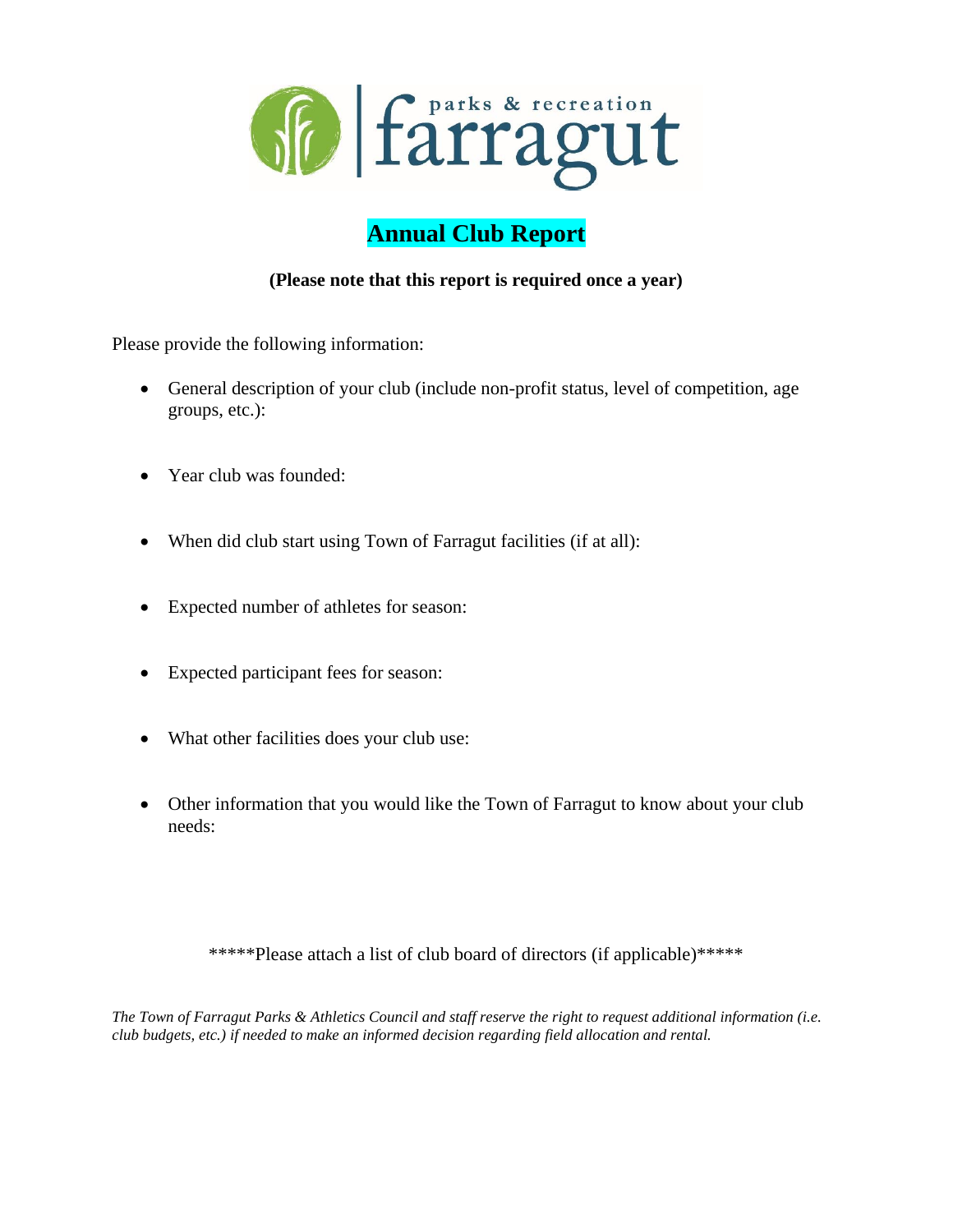

# **Mayor Bob Leonard Park (MBLP) – All fields are lighted: 301 Watt Road**

#### **Diamond Fields:**

- *Upper Softball* Skinned Infield (285' radius) 60' & 70' bases; located off upper parking on Watt Road
- *Lower Softball* Skinned Infield  $(285' \text{ radius}) 60'$ ,  $65' \text{ and } 70' \text{ bases}$ ; located off main parking lot on Watt Road
- *West Diamond* Skinned Infield (300' radius) portable mound, 70' & 80' bases; located near parking lot on Harrison Lane
- *East Diamond* Baseball (300' down the line; 325' alleys; 350' center field) 60'6" mound, 90' bases; located off main parking lot on Watt Road

#### **Rectangular Fields:**

- *Field 1* (180' x 360') Synthetic Turf; located north of parking lot on Harrison Lane (west side of park)
- *Field 2* (180' x 336') Synthetic Turf; located north center of park near upper parking lot on Watt Road
- *Field 3 -* (165' x 360') Synthetic Turf; located off main parking lot on Watt Road
- *Field 5*  $\cdot$  (120' x 220') Fescue; located off parking lot on Harrison Lane (this is the field nearest the woods)
- *Field 6*  $\cdot$  (120' x 220') Fescue; located off parking lot on Harrison Lane (this is the field nearest the road)

#### **Anchor Park (AP) – Fields are not lighted: 11730 Turkey Creek Road**

- *Rectangular field* (180' x 330') Fescue
- *Softball field* (275' down the line; 290' center field)

#### **McFee Park – All fields are lighted: 917 McFee Rd.**

- *Field 1* (195' x 330') Bermuda) Due to the proximity to and orientation of the walking trails, this field is not be available for lacrosse use
- *Field 2 (75' x 120')* Bermuda Due to the proximity to and orientation of the walking trails, this field is not available for lacrosse use – This field has no goals
- *Tennis Court A (Pickleball 1 & 2)*
- *Tennis Court B (Pickleball 3 & 4)*
- *Tennis Court C (Pickleball 5 & 6)*
- *Tennis Court D (Pickleball 7 & 8)*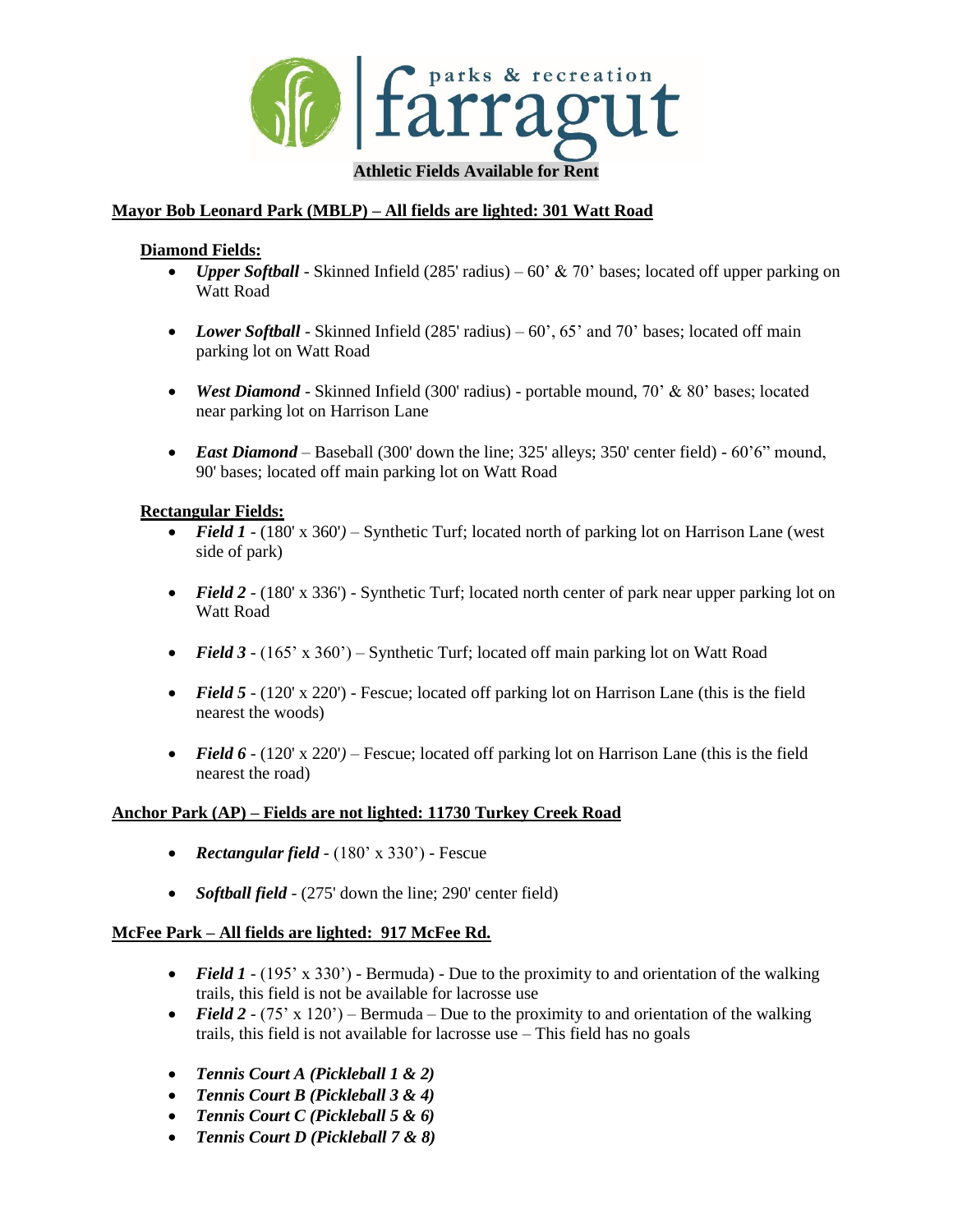

# **Field Use Policies and Rules**

# *Please read completely and sign waiver on last page.*

#### *Fees, Payments and Rental Hours:*

- Rentals can be made to clubs who provide the Town with a \$1,000,000 liability policy (Town of Farragut must be listed as co-insured).
	- o Certificate Holder must read: **Town of Farragut**

# **11408 Municipal Center Drive**

#### **Farragut, TN 37934**

- Only weather-related closures will qualify for refunds. Once reservations have been made –they cannot be moved or refunded.
- Fees are \$25 per hour per natural turf field, \$50 per hour for synthetic turf field, \$10/1  $\frac{1}{2}$  hrs. per tennis court, and \$5/1 ½ hrs. per pickleball court. Payment can be made by check, cash or credit card in person or online via invoice with credit card (VISA, MasterCard and Discover only).
- Fields are available for use starting at 4:30 p.m. on weekdays and 8 a.m. on weekends. All fields close at 10 p.m.
- Rental time should include setup, warmup and cleanup; the lights will automatically shut off (they are computerized) 15 minutes after the last rental each evening. Rentals will be booked back to back with no additional time allowance.
	- o Early entry or late departure of field time (outside of your reserved time) will result in additional charges for use.
		- Second offense will result in taking the matter to the Parks & Athletics Council and have them determine the proper penalty for rule violation.
		- Continued abuse of the rules will result in the loss of ability to rent the fields.
- This application is for the rental of fields for practices or games. Tournaments require completion of the Tournament Application and a deposit. Please see that document for complete information regarding the use of fields for tournament play.

# • **Payment Schedule:**

# o *Pre-pay Clubs***: All payments are due at time of reservation.**

# *Field Closures:*

- Closures may result from poor playing conditions due to rain or conditions which could cause hazardous safety concerns for the public or damage to the turf.
- It is the club's responsibility to obtain field closure information. This can be obtained only by checking **Twitter: @toffieldupdate**. Twitter is updated on weekdays at 3 p.m. and by 8 a.m. on weekends and most holidays with field closure information.
- Signs will also be posted at the park indicating that fields are closed.
- Severe inclement weather during the evening or weekend days may also cause field closures as determined by the Town of Farragut Parks & Recreation Department personnel. The twitter page will be updated at any point during the evening or weekend.
- Fields that are closed due to poor conditions, maintenance, safety issues, etc. are off limits to use by anyone. Failure to comply with this procedure may result in termination of present and/or future field use. Individual teams or participants using closed facilities will be considered representatives of the club in which they participate.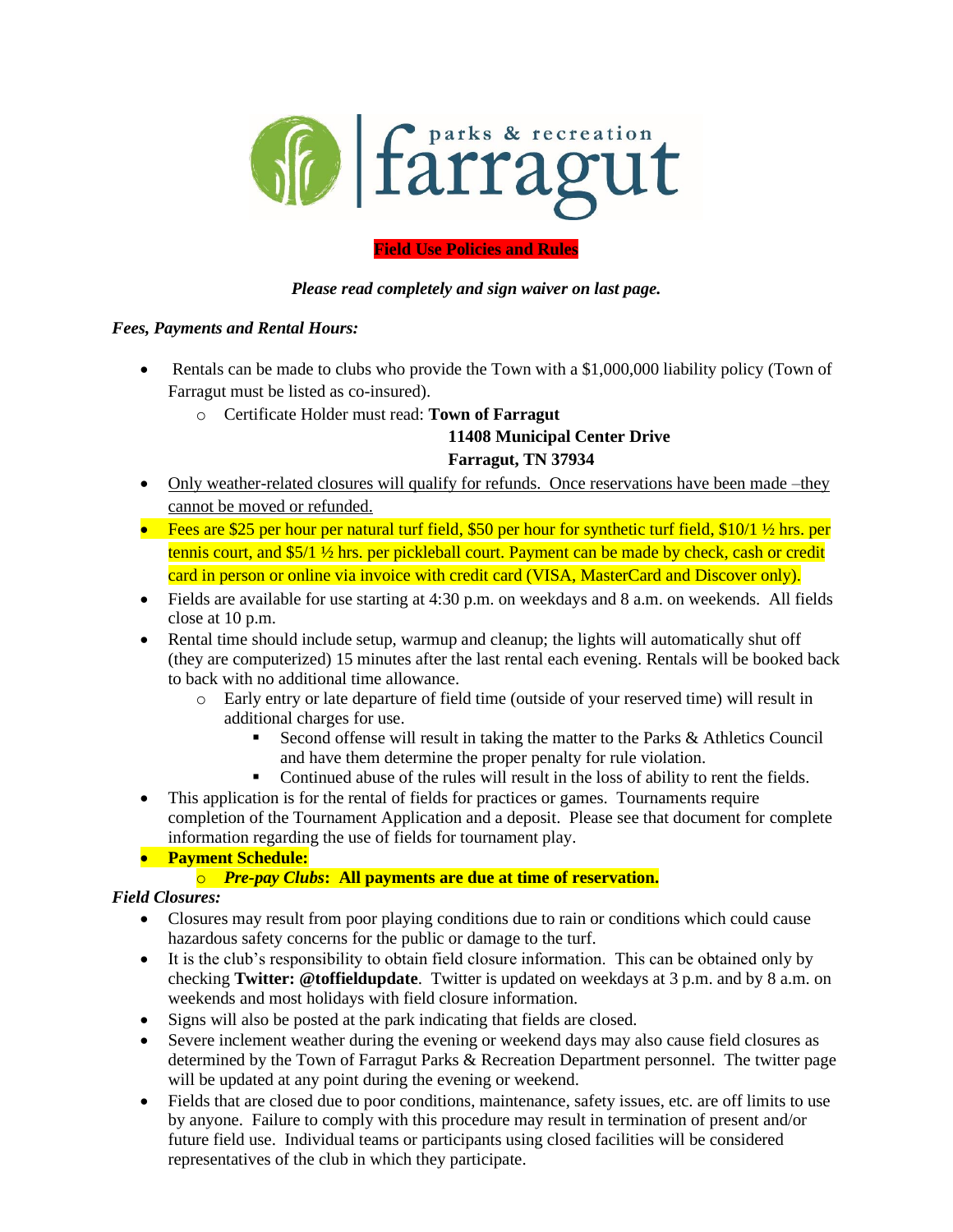## *Behavior:*

- The use of alcoholic beverages and other narcotics is prohibited on Town of Farragut property.
- Clubs may not use fields unless pre-scheduled. No drop-in use is allowed.
- It is requested that park users refrain from smoking young lungs are at play!
- Restrooms are open during hours in which the park is open use the restrooms and not the woods!!!! Failure to cooperate may result in club being banned from use and being arrested for indecent exposure.
- **Clubs understand the Town of Farragut is not responsible for providing background checks on coaches and officials.** Clubs should conduct these within their guidelines.
- **Playing fields and spectator areas must be left free of refuse and trash must be placed in the trashcans or dumpster at the park.**
	- o First violation: A written warning and/or a \$100 fine will be charged to the league/club. Your league/club will not be allowed to use the fields until the fine is paid.
	- o Second Violation: A \$100.00 fine and 30-day suspension (without a refund of fees) to the organization. Field use will not be allowed back on the fields until the fine is paid.
	- o Third Violation: The organization will be banned from using any Town of Farragut field in the future.

# *Equipment, Vehicle Use, Maintenance, Etc:*

- **Clubs are expected to line/stripe the playing fields to be used. Other maintenance (mowing, deep dragging, etc.) will be provided by the Town of Farragut.** No maintenance is to be performed by clubs without prior approval from the Parks and Recreation Department.
	- o Dragging is completed on Mondays and Thursdays by Public Works**.** Any other dragging is done by park staff (as available).
- No club may charge or require entrance or parking fees for events.
- No unauthorized vehicles may be driven on athletic fields or paved trails. Vehicles must park in designated parking areas. Vehicles improperly parked will be towed.
- The Town of Farragut is not responsible for any personal property loss, damage to vehicles, etc.
- The Town of Farragut does not provide corner flags (with the exception of the synthetic turf field), temporary goals or other sports specific equipment. All sport specific equipment must be removed immediately after rental unless specifically approved by the Town of Farragut staff (other rules may apply).
- Use of any peripheral items or equipment such as scoreboard controls or public address systems is permitted by special request only. All special requests must be made in writing at least 5 working days in advance.
- No tents, trailers or any other temporary structures may be erected without prior approval by the Town of Farragut.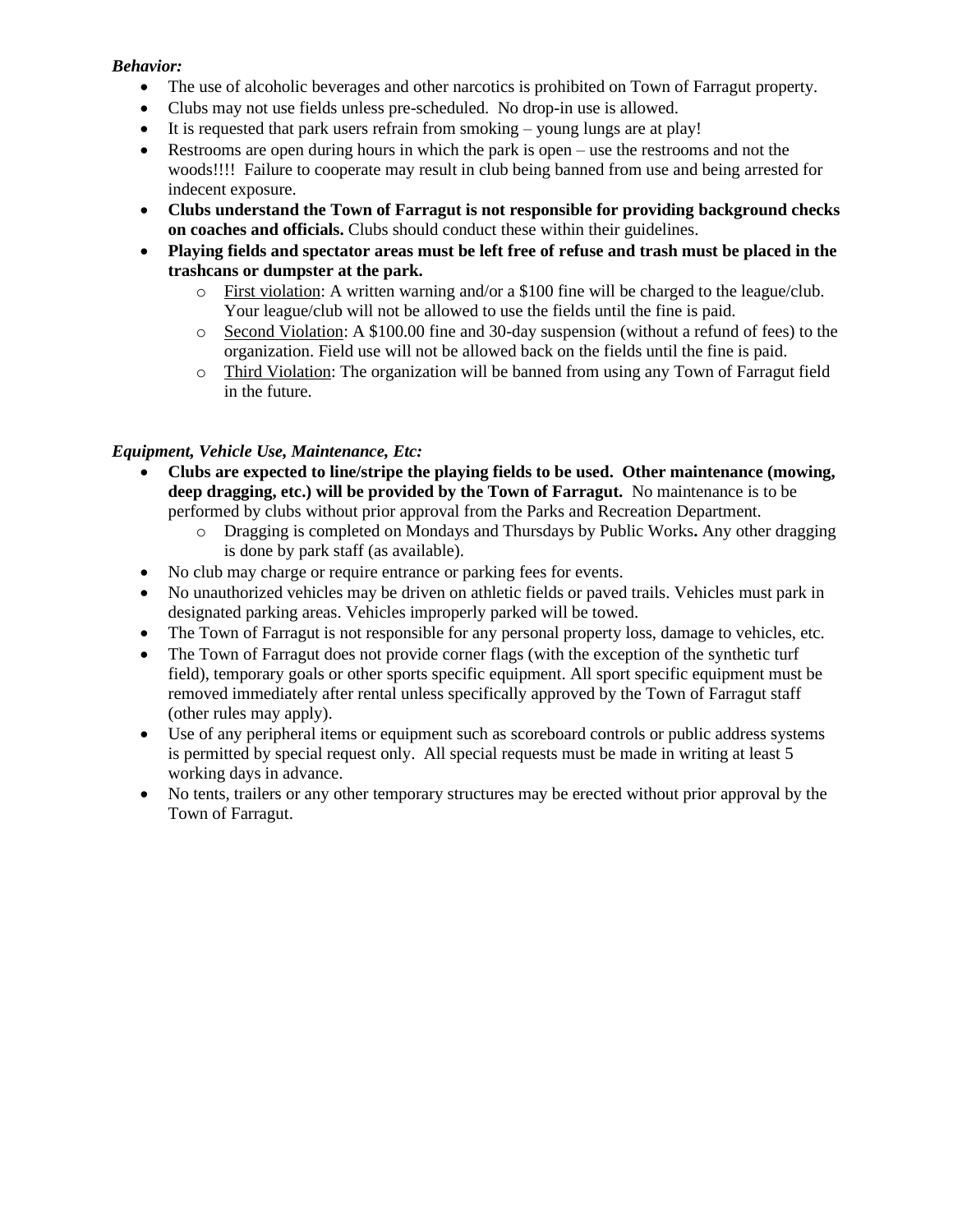# *Synthetic Turf:*

- Synthetic fields are used for "rectangle sports" only soccer, lacrosse, football, etc.
- Organizations, except soccer groups, using the synthetic turf field are expected to line/stripe the playing field to be used. Clubs that require specific sports marking lines, other than soccer, must use a temporary paint designed to be used on synthetic turf fields. The Town of Farragut and the manufacturer of the synthetic turf will only allow *Pioneer Athletics Max Chalk or Quik Stripe and use/location of lines must be pre-approved by Town staff*.
- Clubs that require portable soccer goals, provided by the Town of Farragut, to be moved for games or practices on synthetic turf field, must provide a minimum of 2 working days notification prior to game or practice needed. This notification must be made by phone to Parks & Recreation Department staff at 966-7057.
- The Town of Farragut will provide corner flags for soccer groups using the synthetic turf field for games with a minimum of 2 working days notification.
- Rules signs are posted on-site, specific to use of synthetic turf field. These rules include but are not limited to:
	- o **NO food – including chewing gum, candy, suckers, food, sunflower seeds, peanuts, etc...**
	- o **NO sports drinks or carbonated drinks (coke, sprite, etc.)**
	- o **NO smoking, chewing tobacco products**
	- o **NO metal cleats**
	- o **NO glass**
	- o **NO animals – dogs are not allowed on any Town of Farragut athletic field**
- **All clubs are responsible for informing their members of current guidelines and rules. Clubs are expected to take reasonable measures to insure compliance during their events. Violations may result in fines, suspension or cancellation of that association's field use contract.**

**APPROVED TURF CHAIRS** 



PREFERRED CHAIR **FOR TURF USE** 

Chairs with U-SHAPED legs are preferred for use on the TURF because they provide the most protection for the TURF.





Chairs with wide bases are required for use on the TURF because they provide sufficient protection for the TURF.



# CHAIR NOT **APPROVED**

Chairs without bases are NOT ALLOWED on the TURF. They provide NO protection and will puncture the TURF.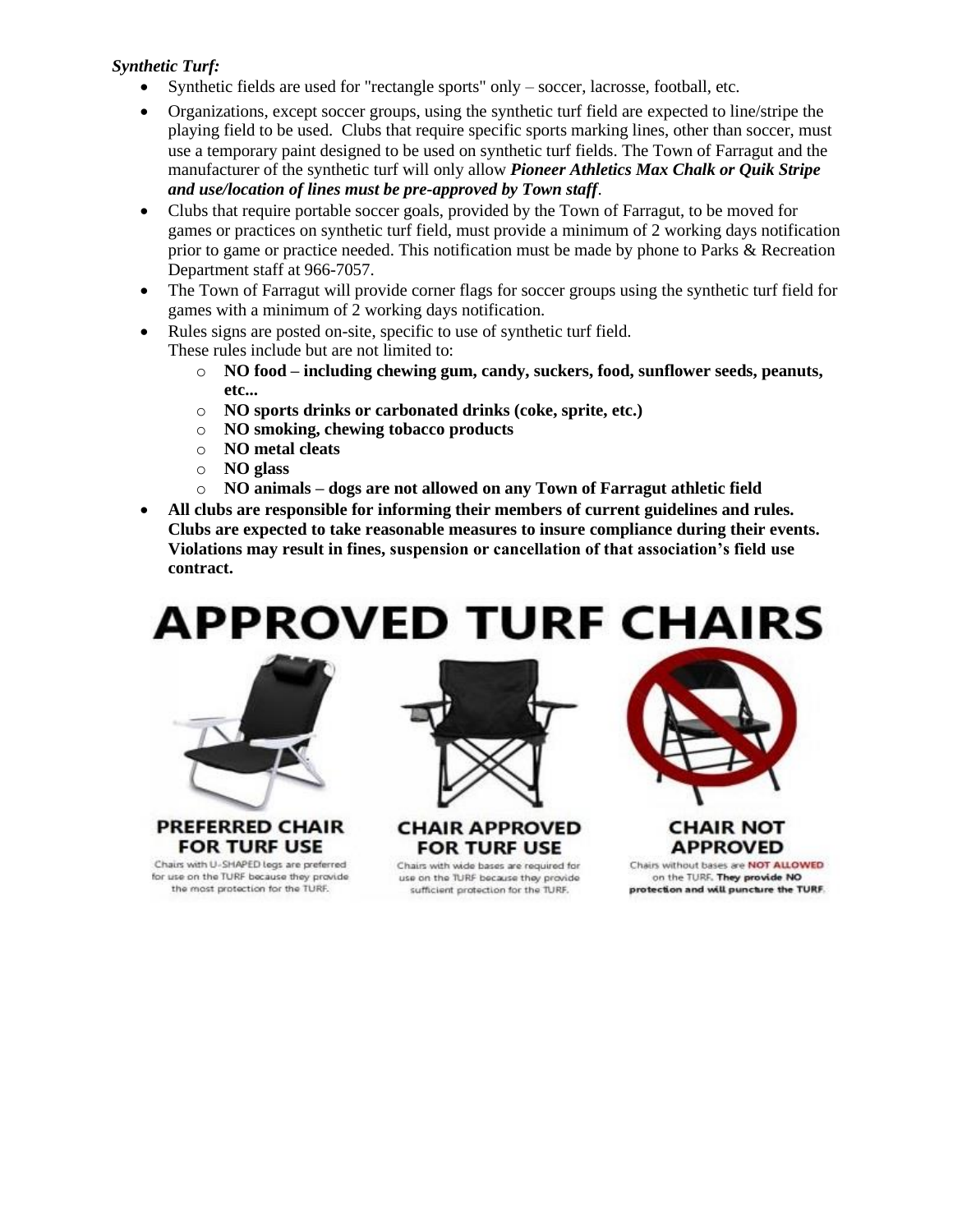# *Tennis/Pickleball Courts:*

- Ethics of tennis and sportsmanship shall prevail for the safety and enjoyment of all players.
- No hard soled or dark soled shoes are allowed on the courts.
- No more than six balls are allowed on the court.
- No more than four players are allowed on a court.
- Promotional materials of any form are prohibited on courts.
- All outside Ball Hoppers and/or Ball Machines must be approved by staff prior to use on courts.
- Players must abide by the decision of FPRD staff regarding the interpretation of any rules governing the use of the courts.
- Inline, roller skates, skateboards, scooters, soccer balls, etc. are not permitted at any time on the courts.
- Dogs are not allowed on the courts except for service animals specifically trained to aid a person with a disability.
- Water and sports drinks are allowed on courts in plastic containers only. No glass containers are permitted. Please put all trash in provided receptacles before leaving courts.
- Conducting and/or soliciting of any business, trade, or occupation, including taking photographs and/or motion pictures for commercial uses, or conducting classes/instruction at a charge to participants on TOF property is prohibited unless authorized by a valid permit or contract by FPRD.
- FPRD is not responsible for lost or unsecured items.
- Please direct all questions and concerns to the Farragut Parks & Recreation Department.
	- o M-F (8am-5pm) 865-218-3376
	- o Evenings/Weekends at 865-679-1021or 865-924-6833
- All other FPRD Rules and Regulations apply to use of this facility.
- Failure to observe the above rules will be reported to FPRD Staff and may result in removal from the facility or being barred from future use of FPRD tennis facilities.